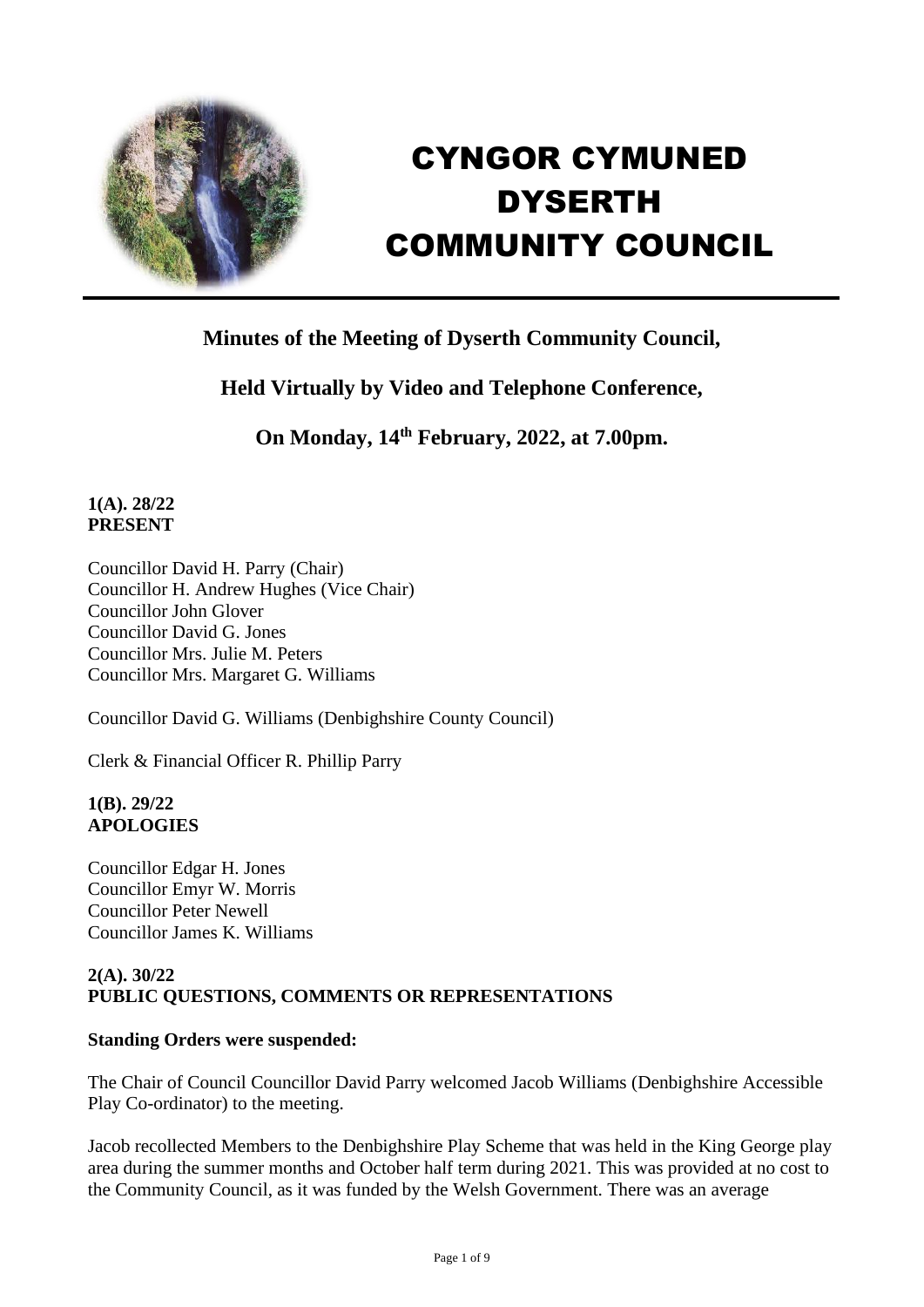attendance of 30 youths and was popular; the age group is from 6 years to 13 years. The younger children are required to have a parent or guardian in attendance.

The cost of the 'Let's Play Out' play sessions with two staff members is £76.02 per session (1.5 Hours) 39 (term time) sessions – total £2,964.78. Denbighshire will also provide an additional member of staff, together with a vehicle which will carry various resources and equipment.

The Chair of Council Councillor David Parry, thanked Jacob for attending and for the information provided. Councillor Parry advised, that the funding aspect will be discussed later in the meeting, whereafter the Clerk would make contact to advise of the Council's decision.

## **2(B). 31/22 Standing Orders were restored:**

# **3. 32/22 DISCLOSURE OF INTEREST**

The following Declaration of Interest was declared: Councillor John Glover in relation to Council considering a wooden pavilion building at Ysgol Hiraddug **(Minute number 5. 34/22 on page 3 below)**

#### **4. 33/22 TO APPROVE THE MINUTES OF THE MEETING HELD ON THE 14TH FEBRUARY, 2022**

The Minutes were proposed by Councillor Andrew Hughes and seconded by Councillor Margaret Williams as correct and formally agreed by the Members present.

# **5. 34/22 MATTERS ARISING**

The Clerk referred to the following matters from previous Minutes:

**(1) Minute no: 5. 07/22 (1) (page 2)** – in relation to the Dyserth Kilns project. The Clerk provided the following report: *Updates in italics*

#### **Schedule of work / items:**

- **(i)** Clearance of overgrowth & shrubbery *(Completed)*
- **(ii)** Purchase of picnic tables x 4 *(to be decided at meeting – see below)*
- **(iii)** Ysgol Hiraddug (design 1/4 page of information and image(s) *(Councillor Glover will consult further with the School)*
- **(iv)** Printing of Information leaflets (number to be agreed possibly 500) *(To be decided at a later date)*
- **(v)** Interpretation Boards x 2 *(to be decided at meeting – see below)*
- **(vi)** Finger Pole Signage from Dyserth Centre x 2 *(To be decided at a later date)*
- **(vii)** QR Codes (on above signs) *(To be decided at a later date)*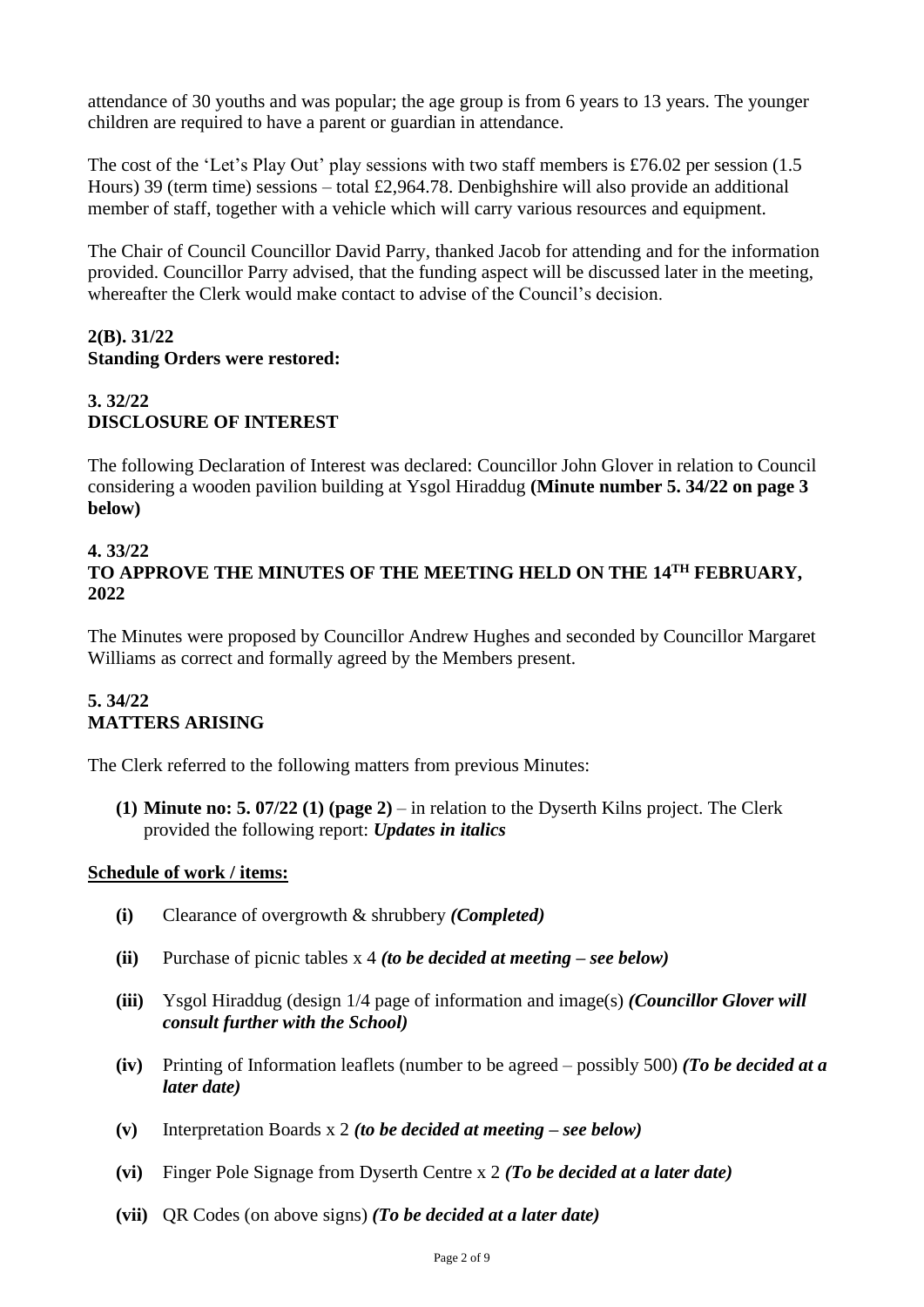#### **Denbighshire Countryside Services:**

- **(viii)** Awaiting Engineers report to Kiln number 4 *(To be arranged by Denbighshire Countryside Services)*
- **(ix)** Installation of fence around entrance to Kiln no: 4 *(To be arranged by Denbighshire Countryside Services)*
- **(x)** Installation of fence at the top of the kilns *(To be arranged by Denbighshire Countryside Services)*

Councillor David Parry provided the following report.

Glascoed Timer had completed the clearance and other work identified. Perusing the sizes of the picnic tables, it was clear that there would not be enough space for four. Whilst there is an interpretation board in the area, possibly Council could consider one further board which would emphasise just on the historical aspect of the kilns. Councillor Parry suggested, that Council consider enlisting the assistance of a local historian.

**Members agreed the following: (ii)** To initially order two wheelchair access picnic tables at a cost of £445.00 each plus delivery charge of £55.00 – both plus VAT = Total £1,134.00. The Clerk to issue Purchase Order once the delivery charge is confirmed **(v)** To commission one Interpretation Board to emphasise on the Dyserth Kilns history. Councillor David Parry to enlist the assistance of a local historian.

- **(2) Minute no: 5. 07/22 (2) (page 2)** in relation to tree preservation orders in Dyserth. Councillor David Jones advised, that the Denbighshire Countryside Services had confirmed, that this department will provide the required report.
- **(3) Minute no: 5. 07/22 (3) (page 2)** in relation to Councillor David Jones contacting Mr. Gareth L. Davies – Welsh Assembly Member. The Clerk advised, that there has still been no further contact received from Mr. Jones and suggested that the Council were 'flogging a dead horse' whereby it was quite apparent from correspondence Mr. Davies was clearly unable to comprehend the situation.

**Members agreed the following:** Agreed with the Clerk, whereby the matter to be left on file.

**(4) Minute no: 5. 07/22 (4) (page 2)** – in relation to the purchase of a new wooden pavilion at Ysgol Hiraddug. The Clerk advised, that the School had sourced a quotation for a new building at a cost of £20,575.00 plus VAT - total £24,690.00. The Clerk suggested that the Council consult with Aura Leisure, who may be able to assist.

**Members agreed the following:** The above cost is prohibitive for the Council. The Clerk to consult with Aura Leisure.

**Note:** Councillor John Glover Declared and Interest **(Minute number 3. 32/22 on page 2 above)**

**(5) Minute no: 5. 07/22 (5) (page 2)** – in relation to a joint project with Denbighshire County Council, for further handrails on public footpaths.

The Clerk advised, that he had made contact with Denbighshire Rights of Way Officers on a number of occasions, seeking an update in relation to the project, together with quotations. The Rights of Way Officer had advised the following: As the original quotations were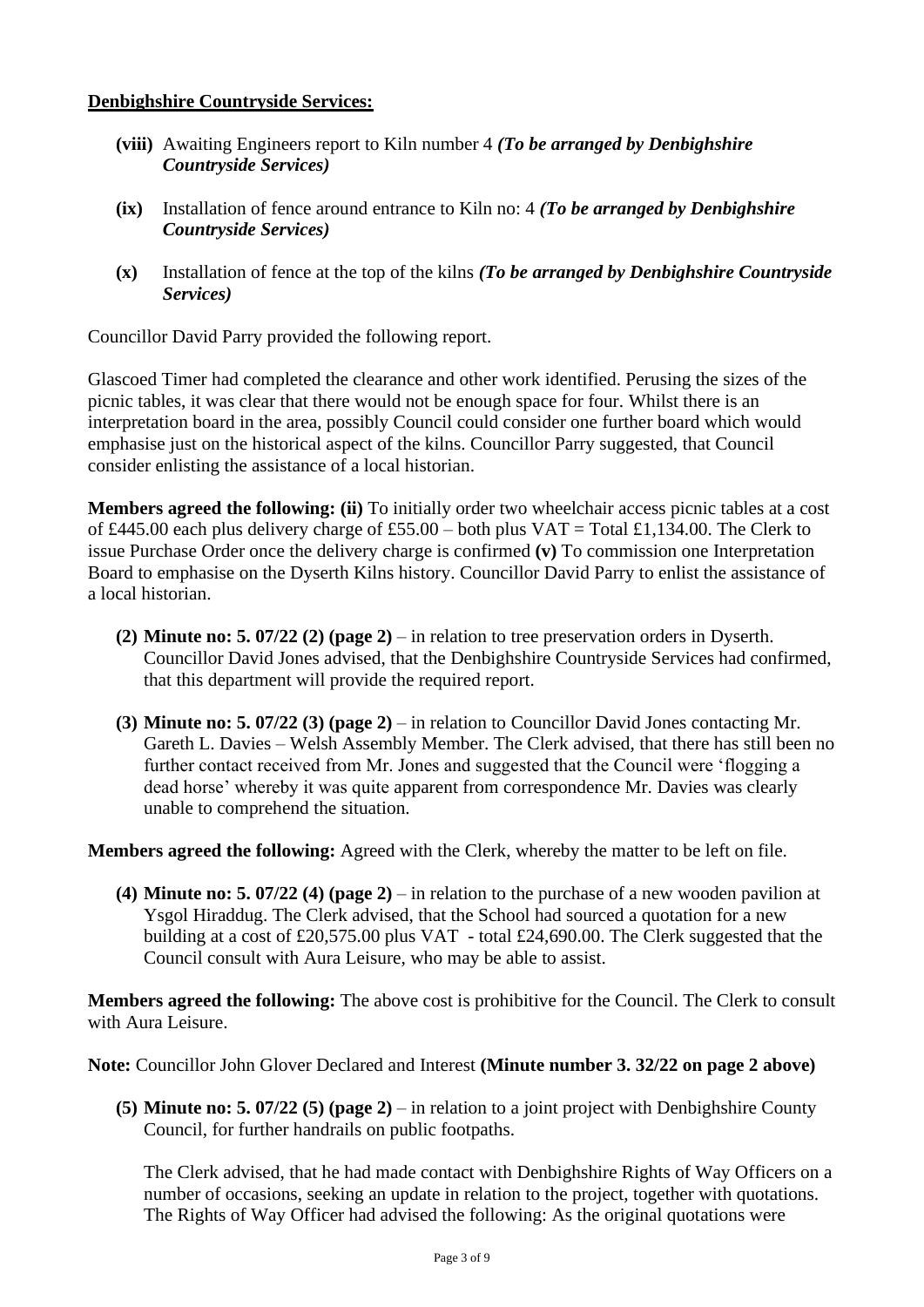provided some time ago, the County would seek updated quotations and forward to the Community Council.

**(6) Minute no: 10. 23/22 (page 9)** – in relation to the widening of carriageway in area of The Croft, Waterfall Road, Dyserth. Whilst County Councillor David Williams has forwarded this request for consideration, it appears that no decision will be made until following the County Council elections in May. Whereafter, the Highways new budget will be further reviewed.

# **6. 35/22 COUNTY COUNCILLOR'S REPORT (CLLR DAVID G. WILLIAMS)**

County Councillor David Williams; advised the Community Council Members in relation to the following:

- **(1)** Complaint received from resident in relation to the inadequate street lighting in the area of St. Asaph Road, with a request for an additional lantern. Concern forwarded to County Highways. This request will be considered by Denbighshire Street Lighting Officer.
- **(2)** Request from School Governors at Ysgol Hiraddug, for support seeking additional support staff. Letter written to County Education Officer.
- **(3)** Advised by Denbighshire that the Woodland Creation Project' in the area of Maes Esgob has commenced.
- **(4)** Concern with debris on pavement in Thomas Avenue during works at a residential property. Contractors notified.
- **(5)** Dyserth traffic alleviation project second phase. Whilst a site meeting has been requested on a number of occasions, County Highways have not responded.
- **(6)** Hiraddug Road flooding. On County Highways list.
- **(7)** Road between Dyserth and Rhuddlan flooding. Will be inspected imminently.

#### **The following concerns were brought to the attention of Councillor Williams:**

- **(i)** Parking on yellow lines in Dyserth High Street. Concern was expressed that a number of vehicles were parking in excess of the waiting limit. Request for the Enforcement Officer to visit.
- **(ii)** Blocked gullies in Dyserth High Street. Flooding now frequently occurs due to the blockages in a number of gullies.

#### **7(A). 36/22 CORRESPONDENCE**

#### **The following correspondence had been received, that was required to be either advised to, or dealt with by the Members:**

**(1)** The Clerk advised, that the following criminal offences had been reported to the North Wales Police, that had occurred within the Dyserth Community Council area: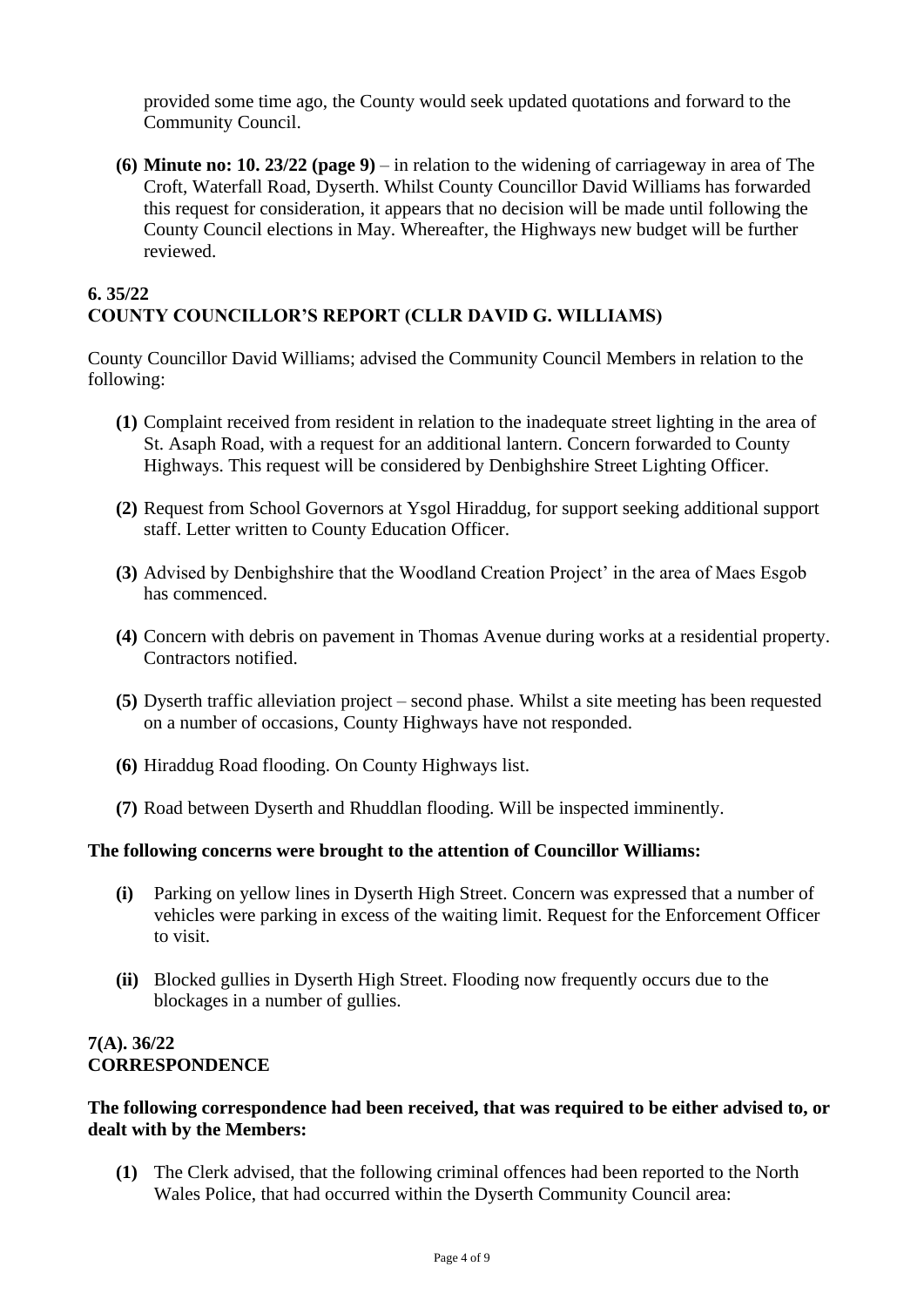- 2 x Violence / 1 x Criminal damage / 1 x Public order.
- **(2)** Concern reported to North Wales Police in relation to a person occupying the former barn at the entrance to Cwm Road and traffic lights junction. PCSO Alex Jones advised, that the concern had been referred to Lord Langford at Bodrhyddan Hall – the building owner.
- **(3)** Denbighshire County Council: Further financial assistance from Welsh Government for Community buildings who suffered loss of hire income in late 2021 – due to restrictions. Information sent to Dyserth Community Hall Management Committee, together with Dyserth Bowling Club.
- **(4)** Denbighshire County Council: Winter fuel allowance claim information. Link sent to Councillor David Parry seeking the information is uploaded to the Dyserth Facebook page.
- **(5)** One Voice Wales (OVW): Raising awareness / promotion video May 2022 Town & Community Councils in Wales. The Clerk advised, that the video and information had bee placed on the Council's web site, as requested by OVW.
- **(6)** Royal British Legion: Planting a tree for the Queen's Jubilee. Information sent to Chair and Vice Chair of Council.
- **(7)** Welsh Government: Section 47 Multi Location Meetings survey report.

#### **The following correspondence was forwarded by e-mail to Members:**

- ❖ Welsh Government: Draft Statutory Guidance for Community & Town Councils in Wales
- ❖ Denbighshire County Council: Draft well-being assessment
- ❖ St. Kentigern Hospice: Lottery information
- ❖ Awel Y Mor Offshore Windfarm: Bilingual newsletter
- ❖ Denbighshire County Council: Tree planting scheme forwarded to Councillor David Parry
- ❖ Denbighshire County Council: Biodiversity information forwarded to Councillor David Parry

#### **7(B). 37/22 CLERK'S REPORT**

#### **The Clerk advised Members in relation to the following:**

**(a)** Report following the latest play area inspection by Aura Leisure. The report did not identify any urgent matters of concern. Whilst the report referred to the netting damage in the MUGA area, Aura Leisure were in the process of seeking a repair quotation for consideration by Council.

The Clerk recollected to Members, that it had been previously agreed by Council almost two years ago, that once the new play area equipment had been installed, the Clerk was to arrange a full inventory review together with a financial valuation for the Council's insurance policy. The report would be at a cost to the Council.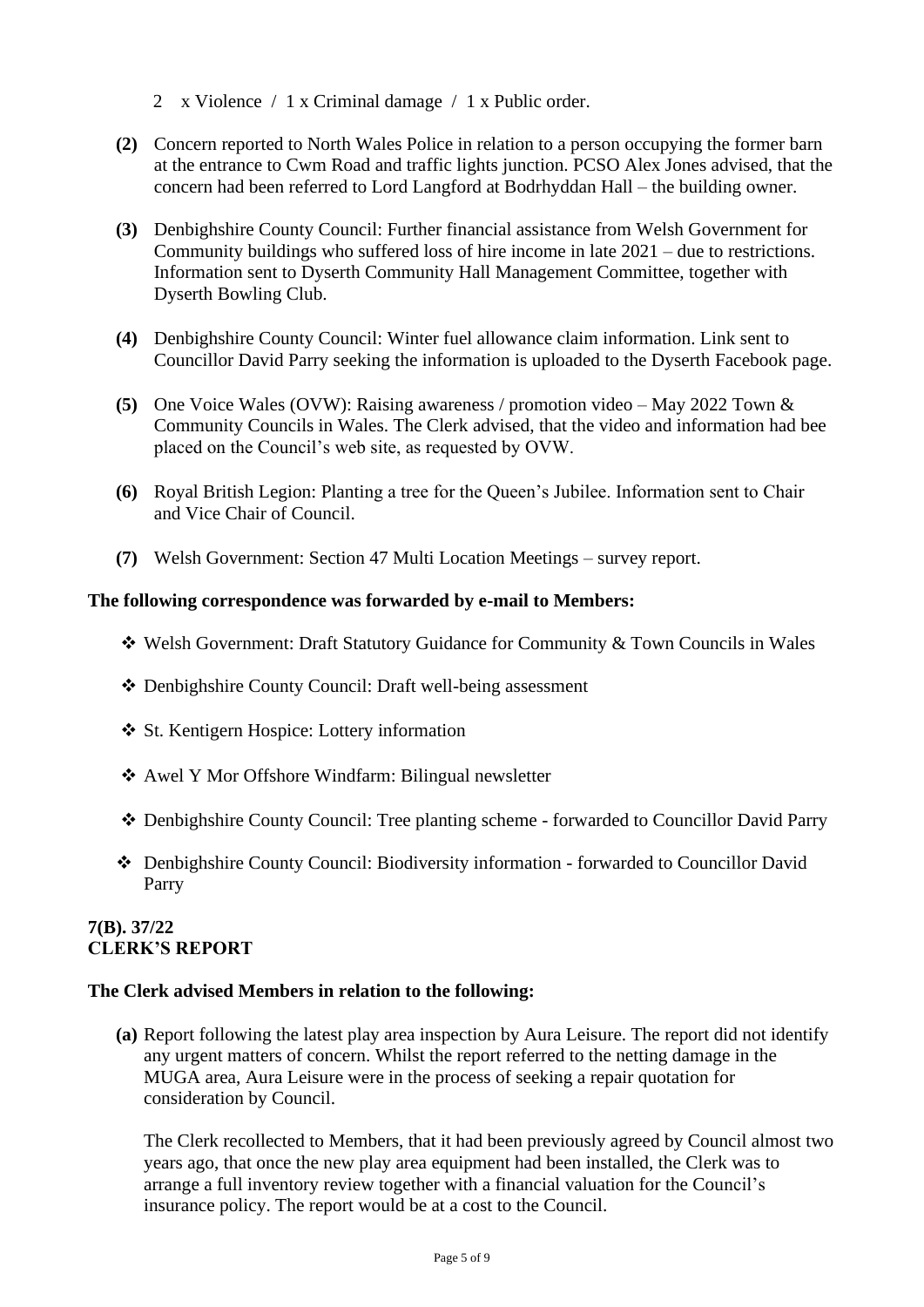**Members agreed the following:** Confirmed, that the Clerk seeks a full inventory and financial valuation of the play area equipment from Aura Leisure.

- **(b)** The Clerk referred to financial assistance granted to the Dyserth Times last year for the annual Easter Egg Hunt. Whilst provision had been made in this years budget for a similar donation, the Editor had advised, that the funding had unexpectedly been received from a Dyserth business.
- **(c)** The Clerk advised, that Councillor John Glover had forwarded information together with photograph of a broken glass pane in the Red K6 Telephone Box, sited at the entrance to James Park. This had been reported to BT Payphones on two occasions.
- **(d)** Notification from Scottish Power, that the electricity supply would increase from 12p kWh to 47p kWh. The Clerk advised, that this would apply to the Christmas lights sited on street lanterns. The Clerk further advised, that he will contact Denbighshire Street Lighting, to ascertain if they are able to place the Christmas lights on their suppliers contract.
- **(e)** The Clerk referred to the current grass cutting and other maintenance contract with Reg Davies & Son. The Clerk recollected to Members, that during the past year the Council have seeked quotations for extra work to be completed, which has been added onto the annual schedule.

The area in-between the MUGA and perimeter of Ysgol Hiraddug was discussed; which requires the soil compacting and grass seeded – this would enhance both the area and maintenance aspects.

# **Members agreed the following:** The Clerk to seek a quotation from the Council's contractor.

**(f)** The Clerk brought to the attention of Members an e-mail received from the Club Secretary and Safeguarding Officer to Dyserth Junior Football Club. The correspondence related to the re-commencement of the junior football league; the holding of a fundraising event in the King George playing field; the Club have entered into a number of tournaments during the summer, including the under 9's team with St. Annes's football Club near Blackpool; end of season trophies. Various costings were received from the Club Secretary.

# **Members agreed the following:**

- Have no objection to the football tournament on the  $3<sup>rd</sup>$  July. The area to be cleared of litter following the event and also to ensure that any barbeque does not burn the ground
- To pay in full for the coach to Blackpool
- To pay in full the cost of the trophies
- To purchase one or more trophies to be engraved with the name of Dyserth Community Council and presented as annual awards (trophies and actual award name to be decided by Club)
- The Community Council will fund the above with a donation of £1,000.00.
- The Junior Football Club to provide to the Clerk, a copy of the Club's bank account statement, which clearly shows the name of the Club, account and sort code numbers, whereafter the funds will be transferred into the account following the March Council meeting.

#### **7(C). 38/22 TO CONSIDER: FUNDING 'LET'S PLAY OUT' OPEN ACCESS PLAY SESSIONS – (DENBIGHSHIRE COUNTY COUNCIL)**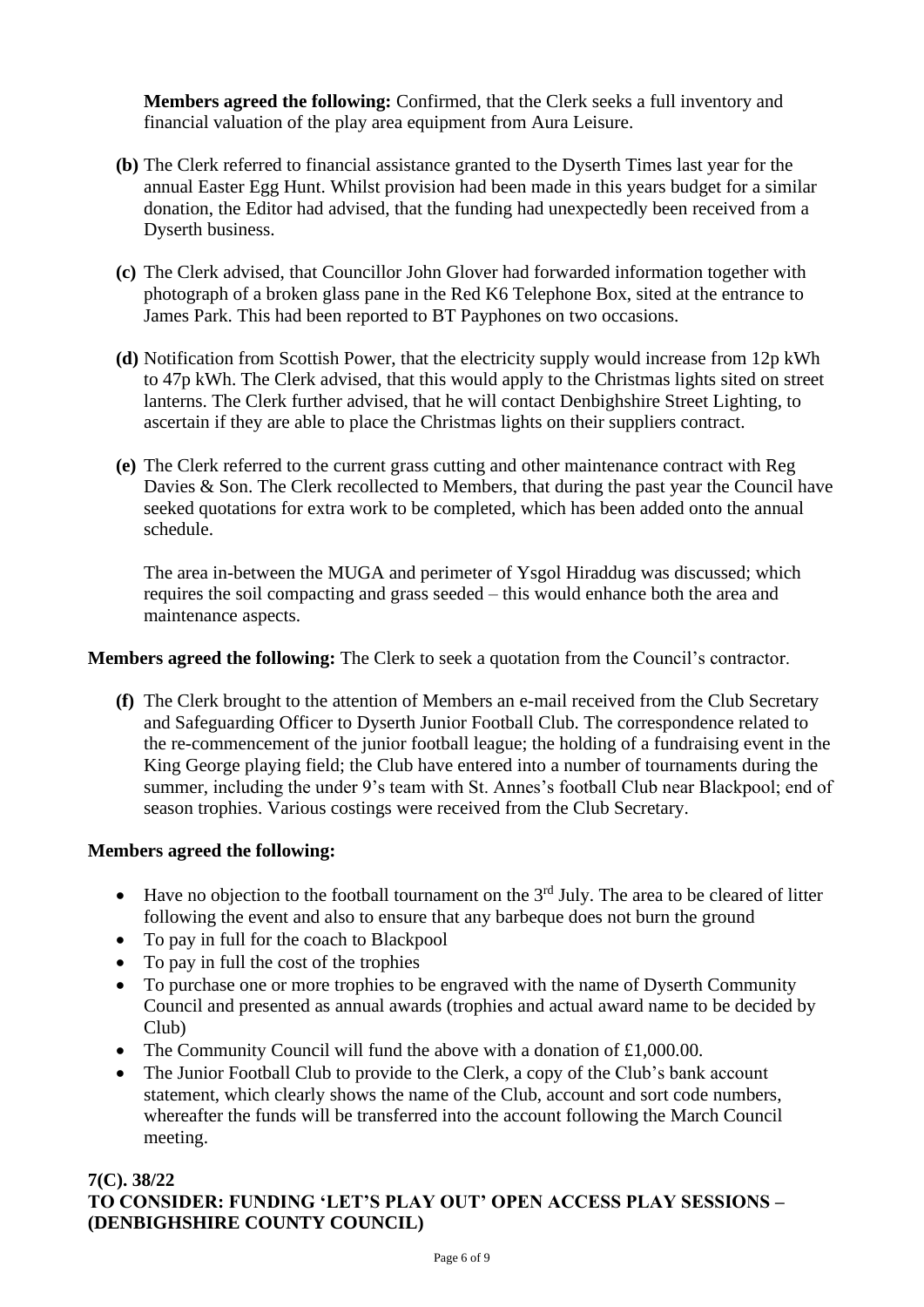The Clerk recollected Members to the earlier discussion with Jacob Williams (Denbighshire Accessible Play Co-ordinator), and in particular, the cost of the 'Let's Play Out' play sessions with two staff members is £76.02 per session (1.5 Hours) 39 (term time) sessions – total £2,964.78. Denbighshire will also provide an additional member of staff, together with a vehicle which will carry various resources and equipment.

**Members agreed the following:** Wish to support the popular 'Let's Play Out' sessions at a total cost of £2,964.78. The Clerk to seek a Service Level Agreement for consideration by Council.

# **8. 39/22 REPRESENTATIVES REPORTS (COMMITTEES, LIAISON & MEETINGS ATTENDED)**

- **(i)** Councillor Margaret Williams advised, the Waterfall Committee have completed various maintenance, including installation of fence and laurel hedge. Debris has been cleared form the car park.
- **(ii)** Councillor Andy Hughes advised, the Community Hall is almost fully booked for the sessions available. Maintenance issues are in progress.
- **(iii)** Councillor John Glover advised, Ysgol Hiraddug are doing well under the circumstances.

#### **9(A). 40/22 PLANNING**

#### **The following planning application had been received:**

• Application number:  $42/2021/1059$ , for the felling of 14 ash trees overhanging churchyard in Dyserth Conservation Area, at land abutting St. Bridget's Church Waterfall Road, Dyserth.

**Comment by Council:** No objection.

# **(The above application was sent to Members for consultation in-between meetings, due to statutory time limits for observations from County Planning).**

# **9(B). 41/22 Members formally confirmed the above decision.**

#### **9(C). 42/22 The following planning application was considered by Members at the meeting:**

❖ Application number: 42/2022/0103 – for the erection of a single storey extension to side of dwelling to replace existing conservatory, at Bodnant Forge, Long Acres Road, Dyserth.

**Comment by Council:** Providing that the application is subject to compliance with relevant policies and planning guidance notes, then no objections raised.

# **9(D). 43/22 PLANNING DECISIONS**

# **The following planning decisions have been received from Denbighshire County Council:**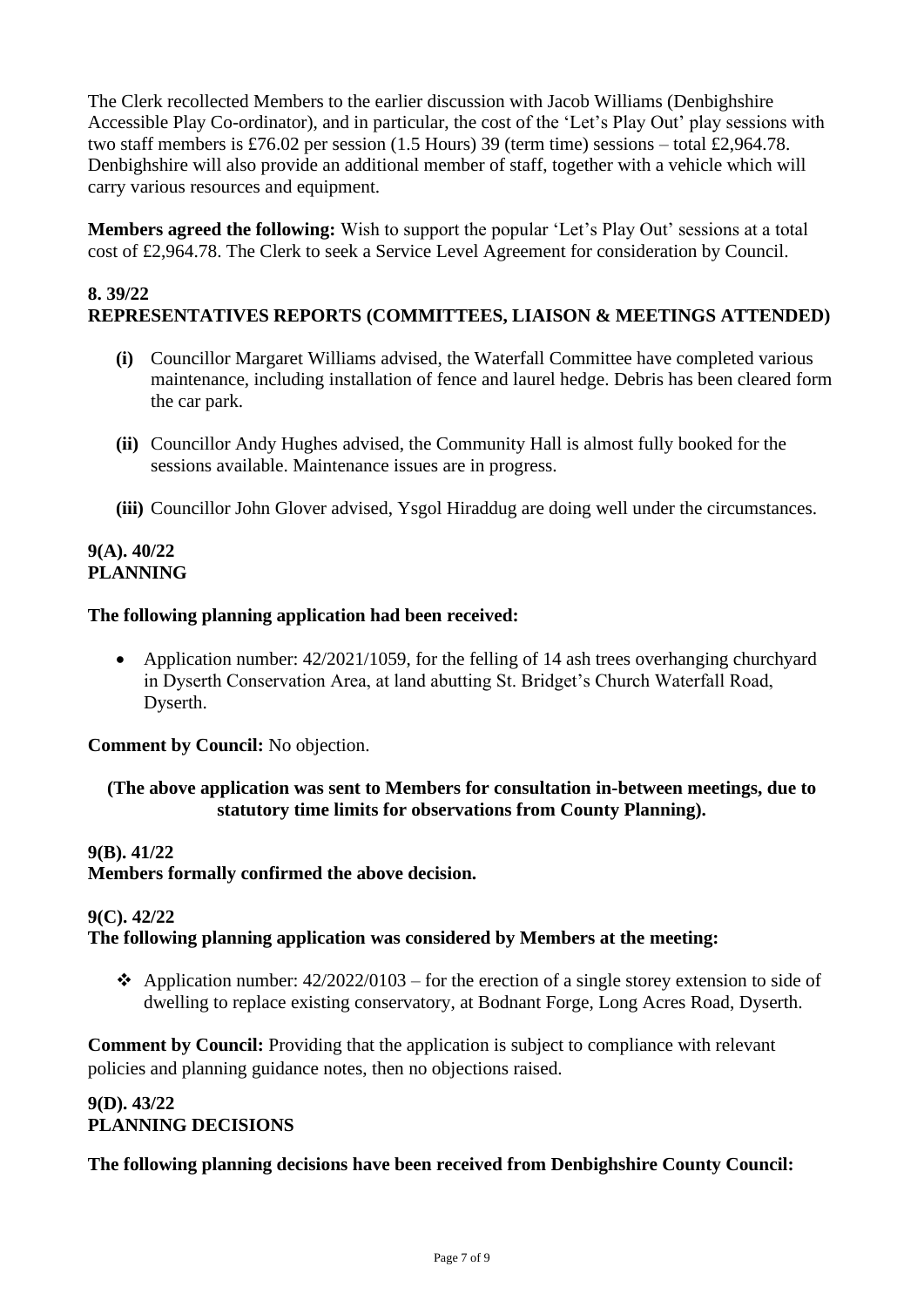- **(i)** Application number: 42/2021/0073 for erection of one dwelling, detached garage, formation of new vehicular access and associated works, at Land (part garden of) Mount House, Dyserth. Granted.
- **(ii)** Application number: 42/2021/0853 for retrospective application for the erection of one holiday accommodation unit with associated decking and landscaping etc.,, at Land at Bod Erw, Hiraddug Road, Dyserth. Granted.
- **(iii)** Application number: 42/2021/1254 for details of monitoring and noise levels submitted in accordance with conditions 16 & 19 of planning application number: 42/2015/0237/PF, at Former Anglia Builder's Yard & adjacent car park, Newmarket Road, Dyserth. Approved.

#### **9(E). 44/22 PLANNING APPEALS**

# **The following notice of planning appeal to the Wales Planning Inspectorate has been received:**

❖ Appeal reference number: APP/R6830/A/19/3243547 – in relation to demolition of existing dwelling and outbuildings, erection of 113 dwellings and other works, at Mindale Farm, Meliden.

# **10. 45/22 TO CONSIDER: FUTURE USAGE OF LAND: ADJACENT TO THE PAVILION, DYSERTH (CLLR DAVID PARRY)**

Councillor David Parry recollected to Members, that many years ago it was originally planning for the area between the Children's play area and Pavilion building to be landscaped as a garden and seating area. Councillor Parry wished the Council to consider progressing this project. Councillor Parry advised, that the current small garage type building in the area currently housed items belonging to the Junior football, which would have to be either repositioned or replaced.

**Members agreed the following: (1)** To recommence the project **(2)** To obtain professional advice. The Clerk to arrange a site meeting with an appropriate architect / landscaping company **(3)** The Junior Football Club Committee to be involved with the storage aspect.

# **11. 46/22 APPROVAL OF ACCOUNTS FOR PAYMENT**

| <b>Cheque</b><br><b>Number</b> | Payee<br>Payments made – to be confirmed:                                                                                                   | <b>Net</b><br>£ | <b>Vat</b><br>£ | <b>Total</b><br>£ |
|--------------------------------|---------------------------------------------------------------------------------------------------------------------------------------------|-----------------|-----------------|-------------------|
|                                | <b>Standing Order: R. P. Parry - Clerk to Council</b><br>(Monthly salary & home working allowance for<br>January) Payments dated 01/02/2022 |                 |                 |                   |
|                                | <b>BACS:</b> Celtic Connect (Electrical) Installation of<br>cooker in Paterson Hall – as previously agreed by<br>Council                    | 120.00          |                 | 120.00            |
|                                | Payments for consideration at meeting to be paid by                                                                                         |                 |                 |                   |